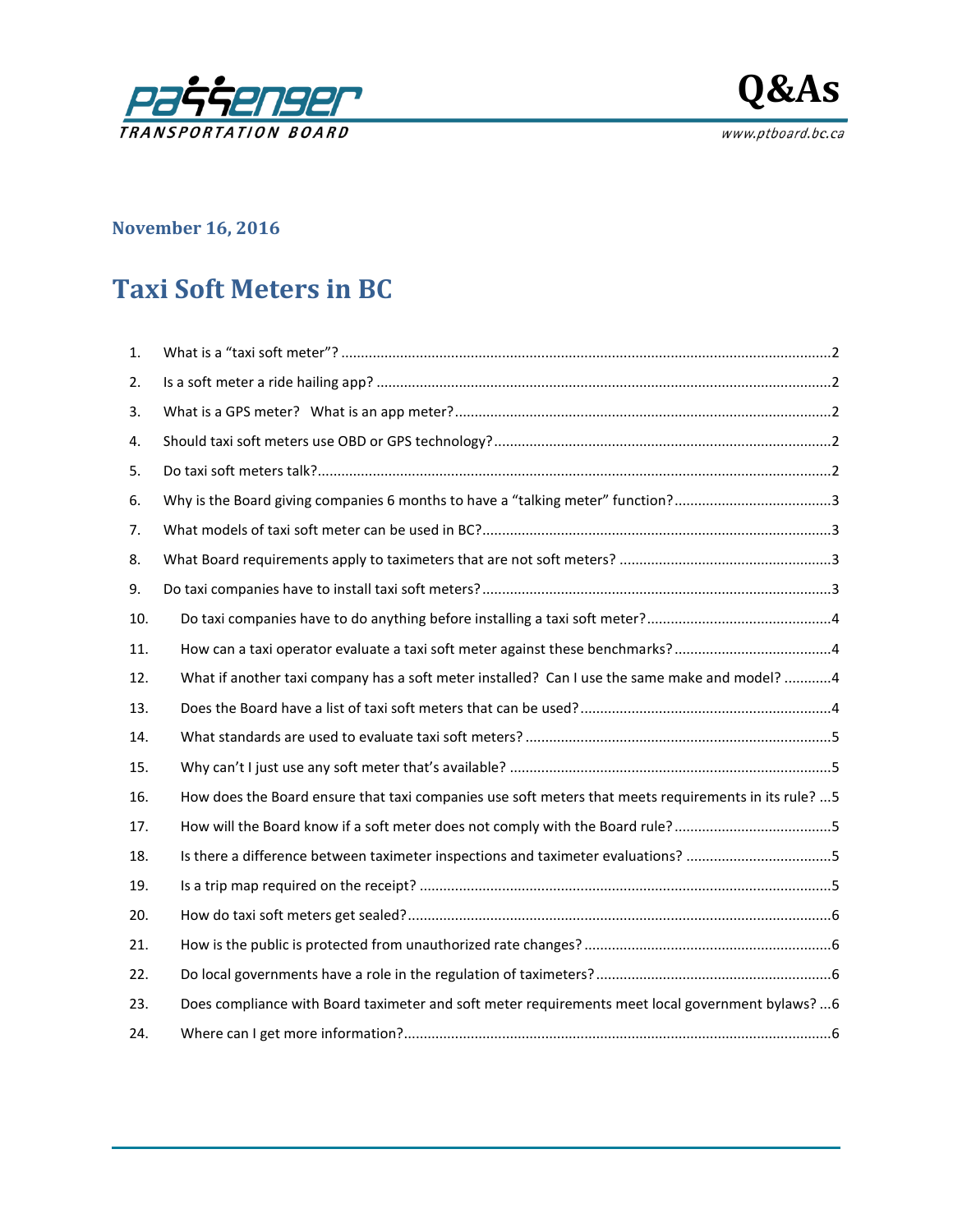## **Q&As—Taxi Soft Meters in BC**

#### <span id="page-1-0"></span>*1. What is a "taxi soft meter"?*

A "taxi soft meter" is a smartphone or tablet (with a touchscreen) that a taxi operator uses as a taximeter. Soft meters may use technologies such as GPS or on-board diagnostics (OBD) to calculate distance rates.

#### <span id="page-1-1"></span>*2. Is a soft meter a ride hailing app?*

No. A taxi soft meter is a standalone piece of equipment inside a taxicab. They are not ride hailing apps or payment systems.

#### <span id="page-1-2"></span>*3. What is a GPS meter? What is an app meter?*

Some jurisdictions refer to taxi soft meters as "GPS meters" or "app meters." A GPS meter is a type of soft meter that calculates distance with GPS technology. An "app meter" is essentially another label for a soft meter. Despite the use of different terms, the Board refers to these devices as taxi soft meters.

#### <span id="page-1-3"></span>*4. Should taxi soft meters use OBD or GPS technology?*

Taxi companies decide what type of soft meter technology they want to use. The Board requires than any technology must make the soft meter as accurate and reliable as taximeters that are used now.

#### <span id="page-1-4"></span>*5. Do taxi soft meters talk?*

Yes. The Board is requiring that taxi soft meters have a "fare announcer" function. This will assist persons with vision impairments as well as those travelling in the back of wheelchair accessible vans who may not be able to see the meter.

Taxi companies must agree to install a fare announcer within 6 months of notifying the PT Board of their intention to use soft meters.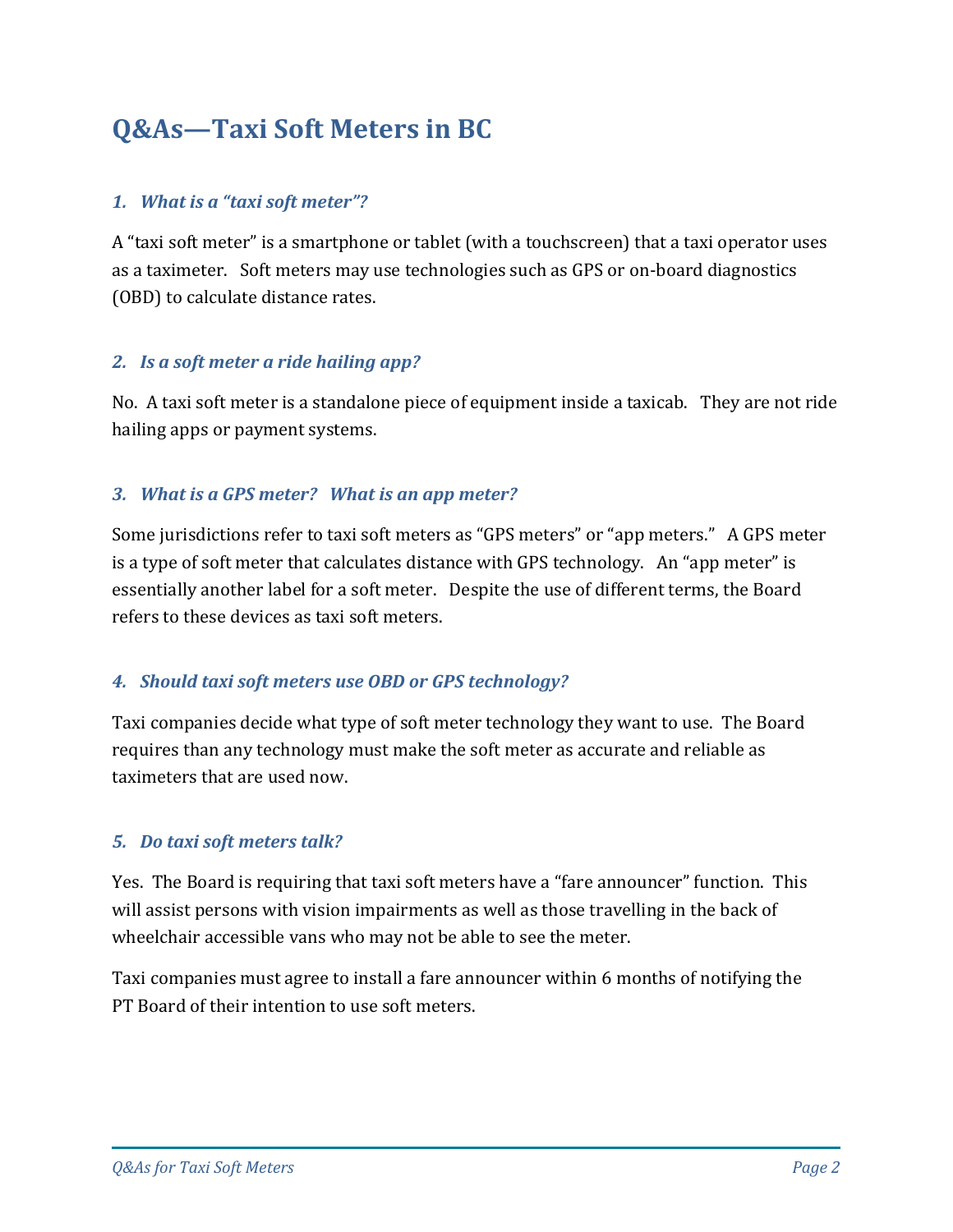## <span id="page-2-0"></span>*6. Why is the Board giving companies 6 months to have a "talking meter" function?*

This technology may not be available immediately on taxi soft meters. If a taxi company sends in notice to use soft meters when the fare announcer is not available, it must include a letter from the taxi soft meter manufacturer that such a function will be available in 6 months.

#### <span id="page-2-1"></span>*7. What models of taxi soft meter can be used in BC?*

Taxi licensees can use any model of taxi soft meter as long as it is as accurate as a traditional (mechanical or electronic) taximeter.

#### <span id="page-2-2"></span>*8. What Board requirements apply to taximeters that are not soft meters?*

A traditional (mechanical or electronic) taximeter must be produced by a recognized taximeter company and adjusted to calculate accurately the current Board approved metered rate.

A taximeter in a vehicle is considered accurate if:

a) on a road test, the distance computed by the taximeter is within 2% of the actual distance travelled; and

b) on a time test, the time computed by the taximeter is within 2% of the actual time. A taximeter in a taxicab must:

- a) be capable of calculating and displaying a fare based on time and distance; and
- b) have a fare display that a passenger with normal eyesight seated in the rear of the taxicab is able to read at all times.

These requirements are set out in the Board's **Standard Rule for Taxicab Rates**.

#### <span id="page-2-3"></span>*9. Do taxi companies have to install taxi soft meters?*

No. This is an option for taxi companies who want to modernize their dispatch systems and fleets.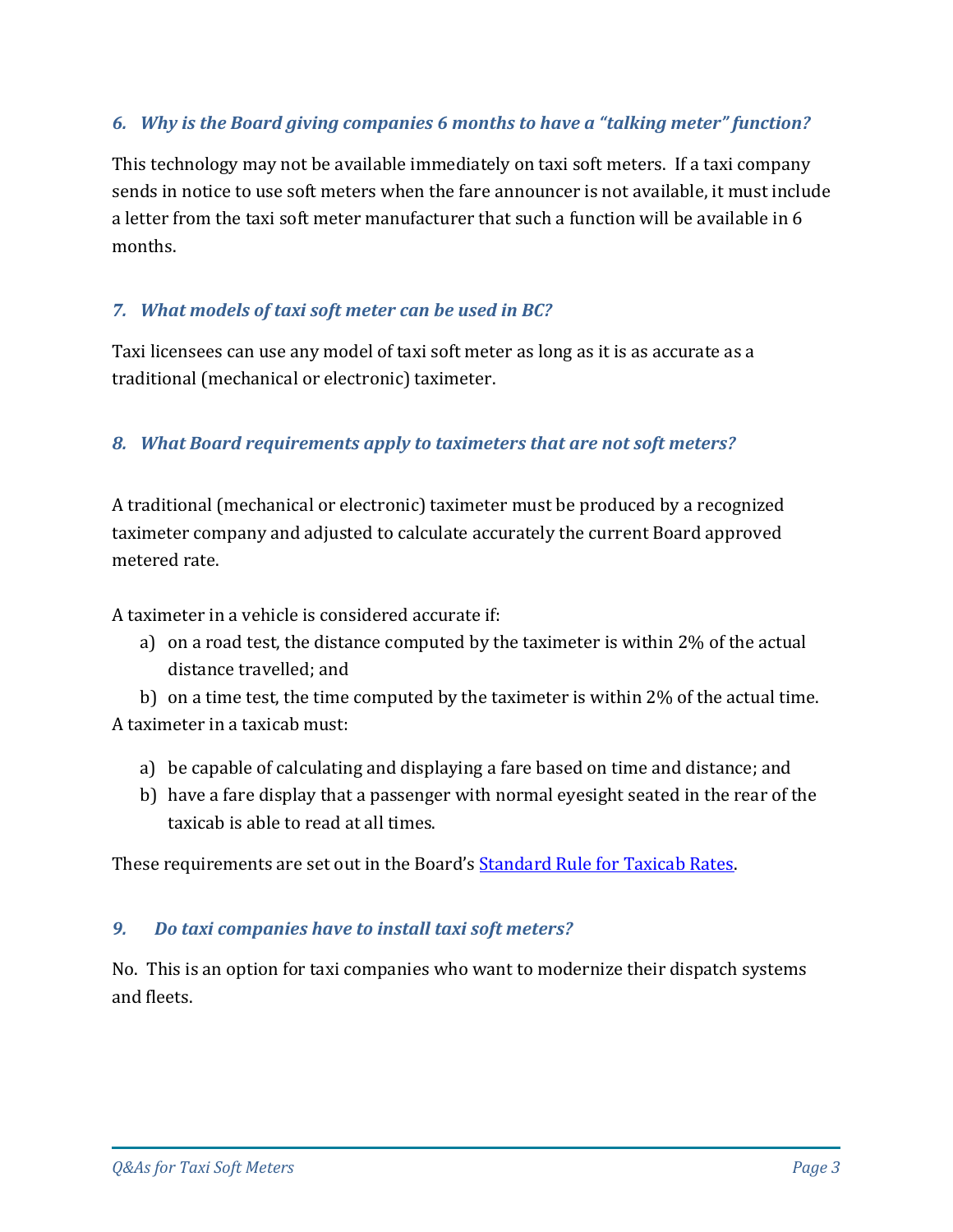#### <span id="page-3-0"></span>*10. Do taxi companies have to do anything before installing a taxi soft meter?*

The first thing a taxi company should do is read the Board's [Taxi Soft Meter Rule.](http://www.th.gov.bc.ca/ptb/documents/rule-taxi-soft-meter.pdf)

It should evaluate taxi soft meters against the requirements in the Board rule.

#### <span id="page-3-1"></span>*11.How can a taxi operator evaluate a taxi soft meter against these benchmarks?*

A few options exist.

- 1. **Existing Certificate of Conformance**. A taxi soft meter that has received a Certificate of Conformance by an [NTEP-authorized lab](http://www.ncwm.net/ntep/obtain/labs) satisfies the system performances and tolerances in the Board's rule. Certificates for taxi soft meters may be posted by New York or California. Certificates for traditional taximeters can be viewed at the [NCWM website.](http://www.ncwm.net/ntep/cert_search?ob=&obd=&cc_num=&status=Any&man=&mod=&dvt=Taximeter&keyword=&search=Search)
- 2. **Arrange Third-Party Testing by an Engineer.** Hire an engineer with qualifications to give you a written evaluation of the taxi soft meter's performance against established standards and tolerances for taximeters.
- 3. **Documentation from the Manufacturer.** Review documentation provided by the soft meter manufacturer regarding the testing and evaluation they have undertaken on soft meters. IMPORTANT: Licensees are responsible for ensuring that soft meters meet Board requirements and should read manufacturer's material very carefully.

## <span id="page-3-2"></span>*12.What if another taxi company has a soft meter installed? Can I use the same make and model?*

That depends. The Board rule says that licensees must be able to give evaluation documents to the Board or Branch if asked. A licensee who is not able to provide evaluation documents may be fined or ordered to remove the soft meters until the documentation is obtained.

#### <span id="page-3-3"></span>*13.Does the Board have a list of taxi soft meters that can be used?*

No. Taxi licensees must take steps to evaluate the taxi soft meters before they use them.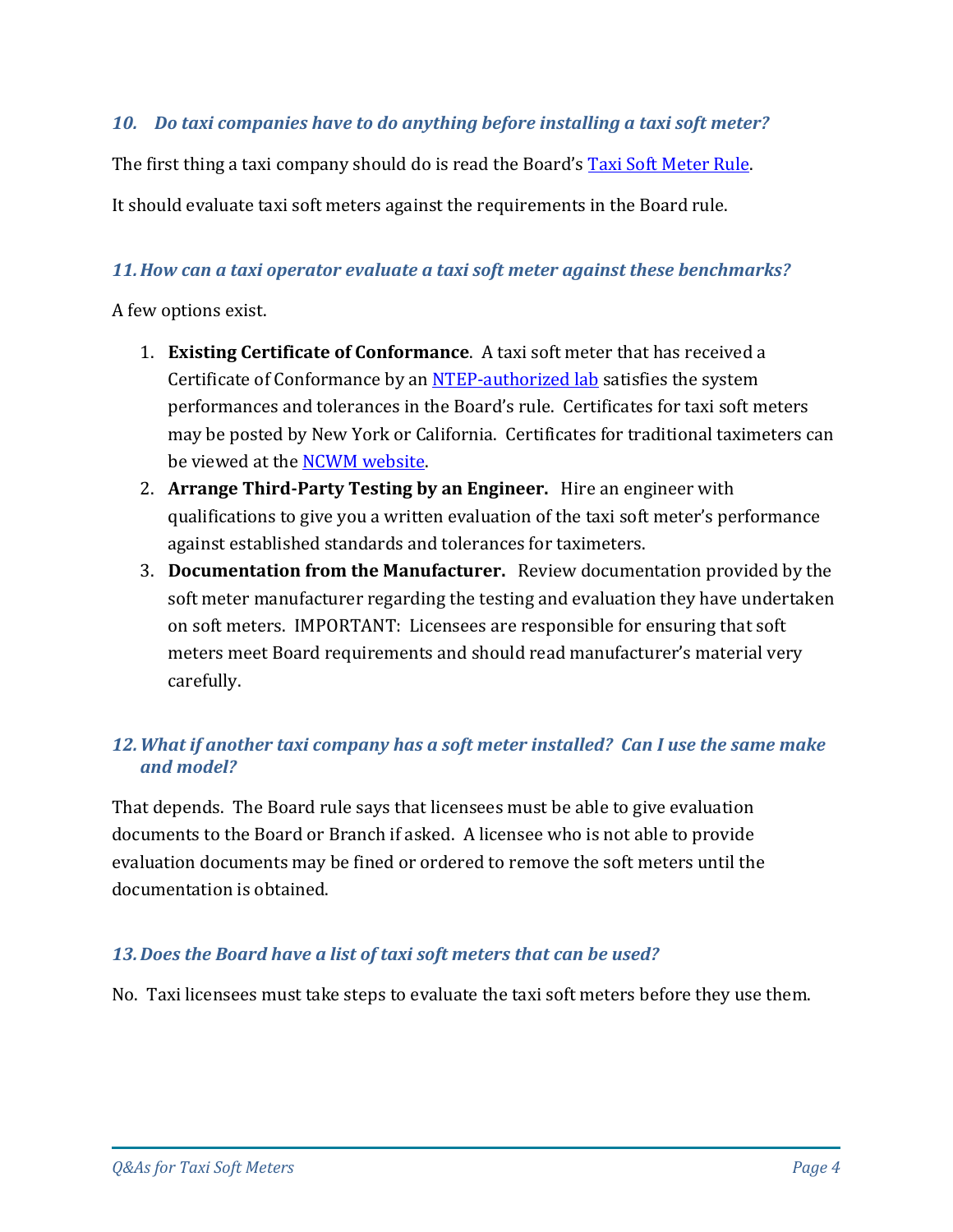#### <span id="page-4-0"></span>*14.What standards are used to evaluate taxi soft meters?*

A taxi soft meter must be evaluated against the standards and tolerances established by the U.S. National Institute of Standards and Technology (NIST) in [Section 5.54](https://www.nist.gov/file/330056) ("Taximeters") of its [Handbook 44.](https://www.nist.gov/pml/weights-and-measures/publications/nist-handbooks/handbook-44)

## <span id="page-4-1"></span>*15.Why can't I just use any soft meter that's available?*

Taxi companies may use soft meters that comply with the Board rule. The rule is designed has safeguards to ensure that meters are secure, accurate and reliable.

## <span id="page-4-2"></span>*16.How does the Board ensure that taxi companies use soft meters that meets requirements in its rule?*

Taxi companies must give the Board a declaration that they will comply with the requirements set out in the Board's Taxi Soft Meter Rule. They also must have documentation on hand that shows that the soft meter model was evaluated and shown to meet those requirements.

## <span id="page-4-3"></span>*17.How will the Board know if a soft meter does not comply with the Board rule?*

The Passenger Transportation Branch monitors enforcement and compliance activities. Complaints from passengers may trigger an investigation of a taxi company and the soft meters that they are using.

## <span id="page-4-4"></span>*18.Is there a difference between taximeter inspections and taximeter evaluations?*

Yes. Evaluations of taximeter *models* are more precise and subject to more rigourous tests. The focus is on technical design and the capability of a model to accurately calculate taxi fares. For example, overage of taximeter distance calculations cannot exceed 1%.

An inspection checks that a taximeter unit in a vehicle is calibrated properly. Inspections are quick, simple, and less rigourous. For example, the overage of a taximeter cannot exceed 2%.

#### <span id="page-4-5"></span>*19.Is a trip map required on the receipt?*

Maps are optional and easier to provide with electronic receipts. Although maps are not required, the start and end locations and times are.